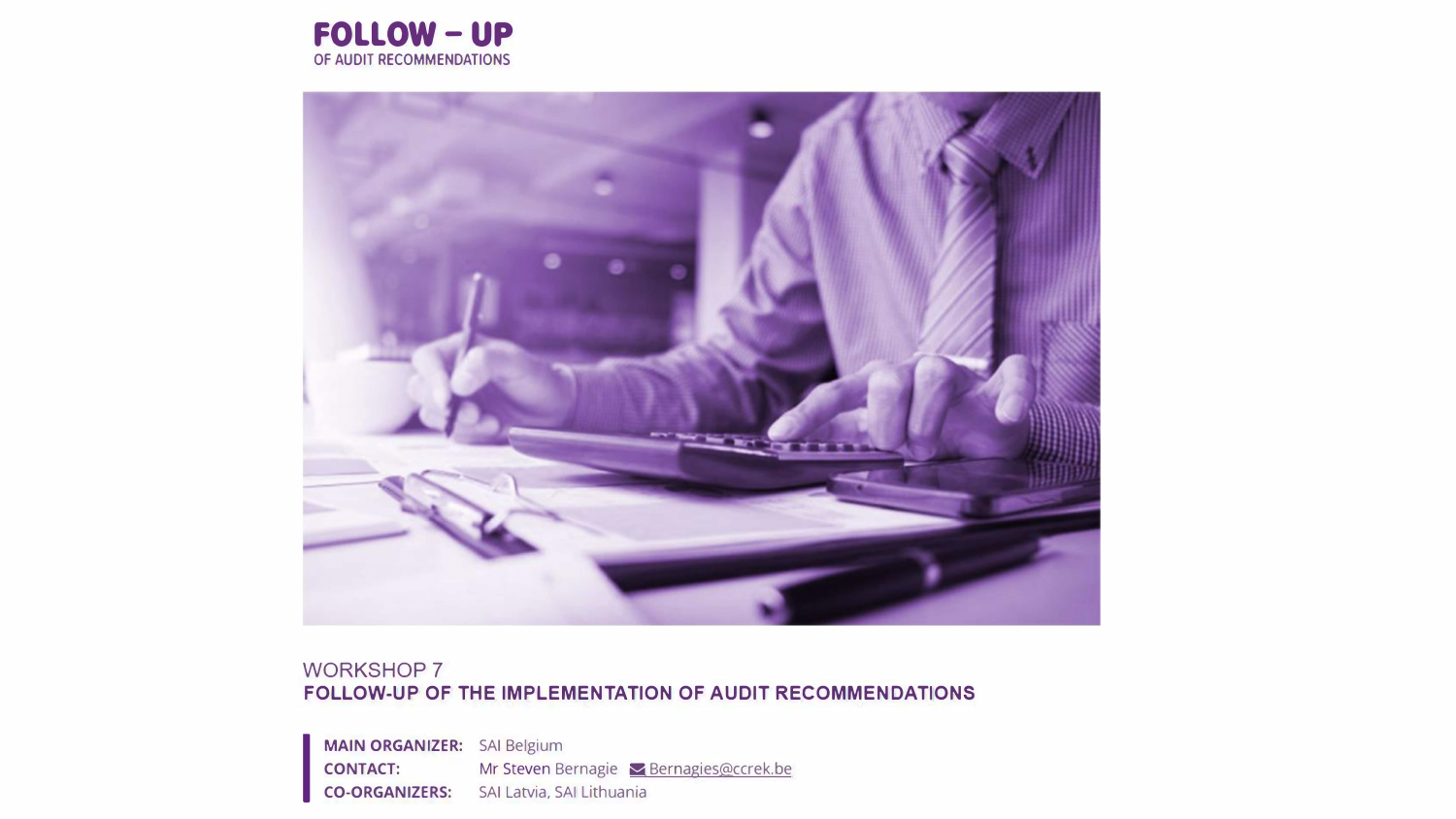

Organization:

Mr. *Steven Bernagie*, SAI Belgium Ms. *Aurelija Brukštutė*, SAI Lithuania Ms. *Laura Stračinskienė*, SAI Lithuania Ms. *Silvija Nora Kalniņš*, SAI Latvia Ms. *Agnese Jaunzeme*, SAI Latvia

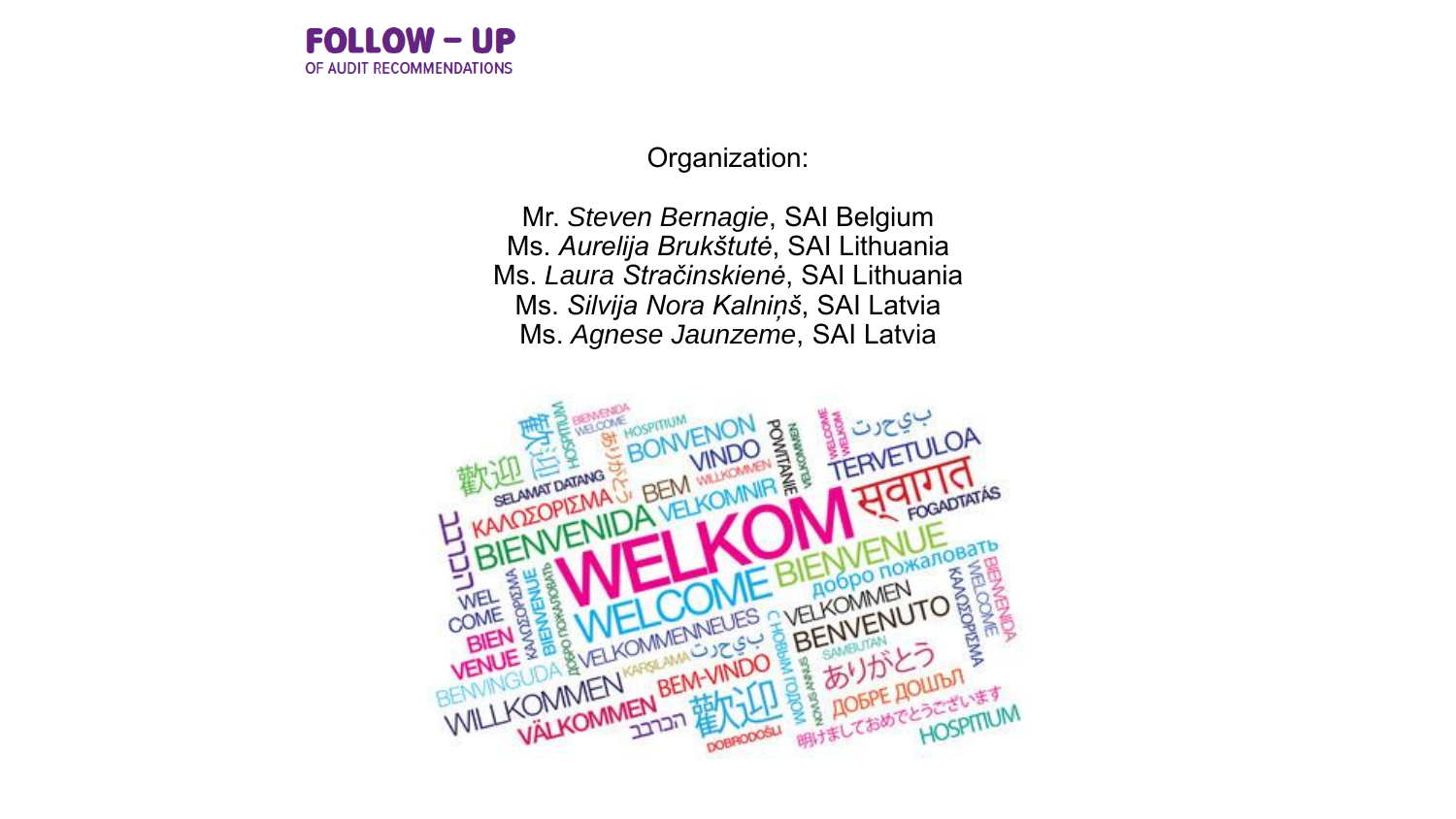

### AGENDA

### **14:00 – 14:20** : introduction

### **14:20 – 15:00** : presentations SAIs ECA, Portugal, Georgia, Latvia

**15:00 – 15:20** : coffee break

**15:20 – 16:10** : discussion in 4 groups

**16:10 – 16:30** : presentation discussion results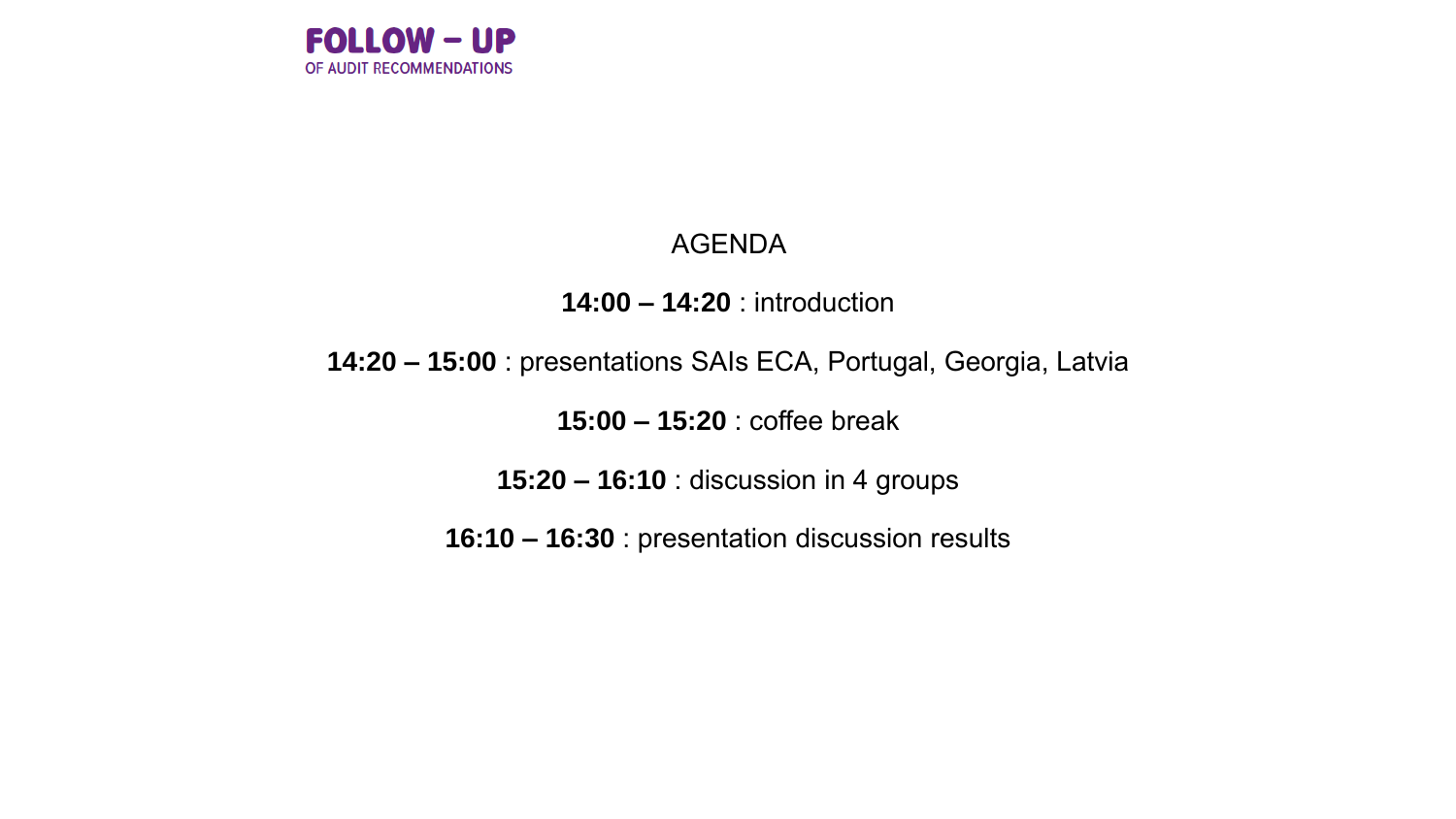

# Project Group

### *Follow-up of the implementation of audit recommendations*



SAI Belgium (lead): *Mr. Steven Bernagie*, *Mr. Bart Andriessens* SAI Germany: *Mr. Jens Rößler* SAI Lithuania: *Ms. Lina Venckūnaitė-Barauskienė* SAI Spain: *Ms. Beatriz Sanchez Almendros* SAI The Netherlands: *Mr. Geert Jan Mol* 

#### Best practices guide

[https://www.eurosai.org/handle404?exporturi=/export/sites/eurosai/.content/documents/2021-02-03-Final-report-for-](https://www.eurosai.org/handle404?exporturi=/export/sites/eurosai/.content/documents/2021-02-03-Final-report-for-EUROSAI.pdf)EUROSAI.pdf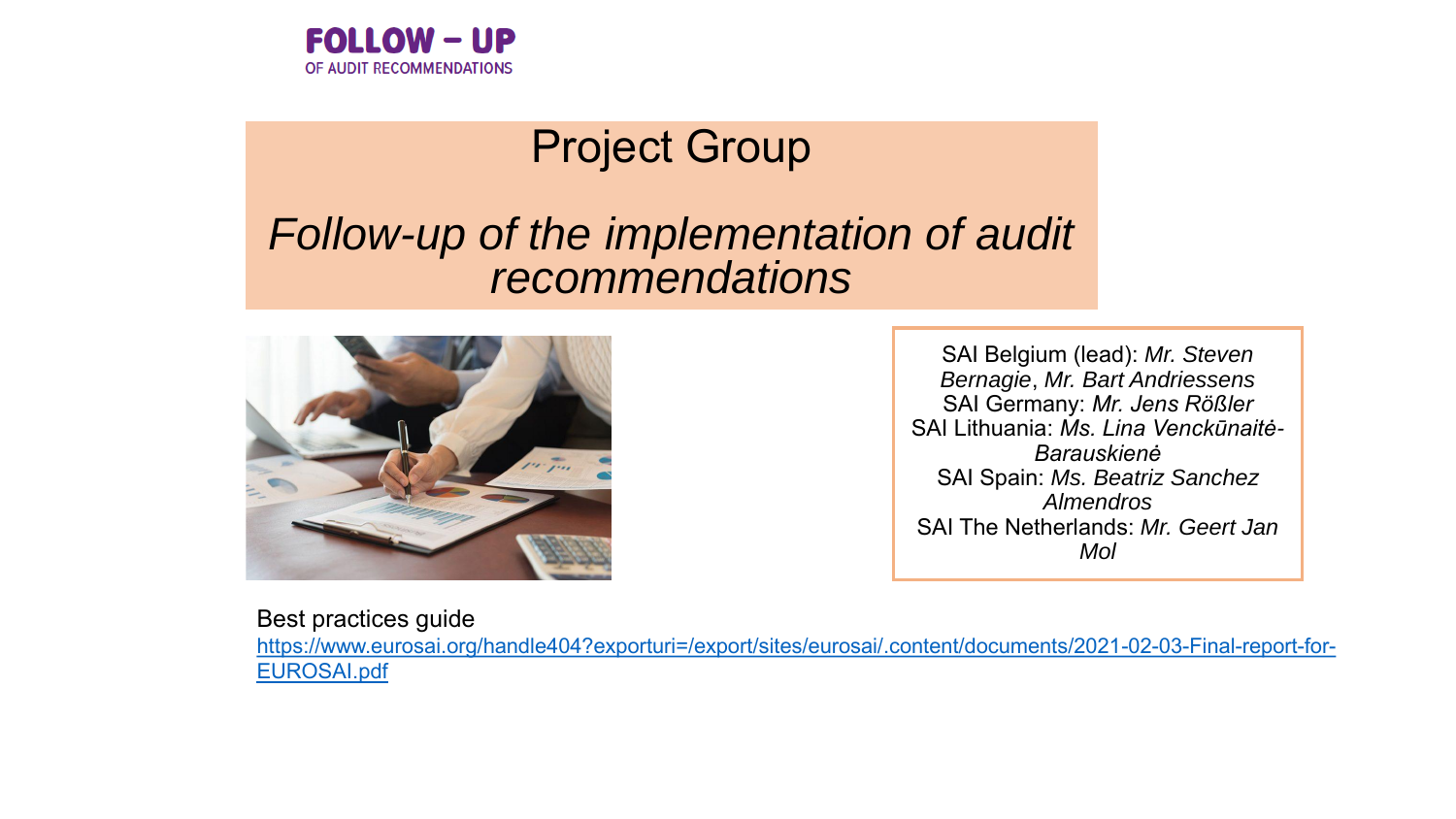

## Scientific research *factors on impact*

 $\checkmark$  Constructive relationship between auditor and auditee

✓Audit report quality

 $\checkmark$ Existence of a follow-up system

✓Parliamentary involvement

✓Communication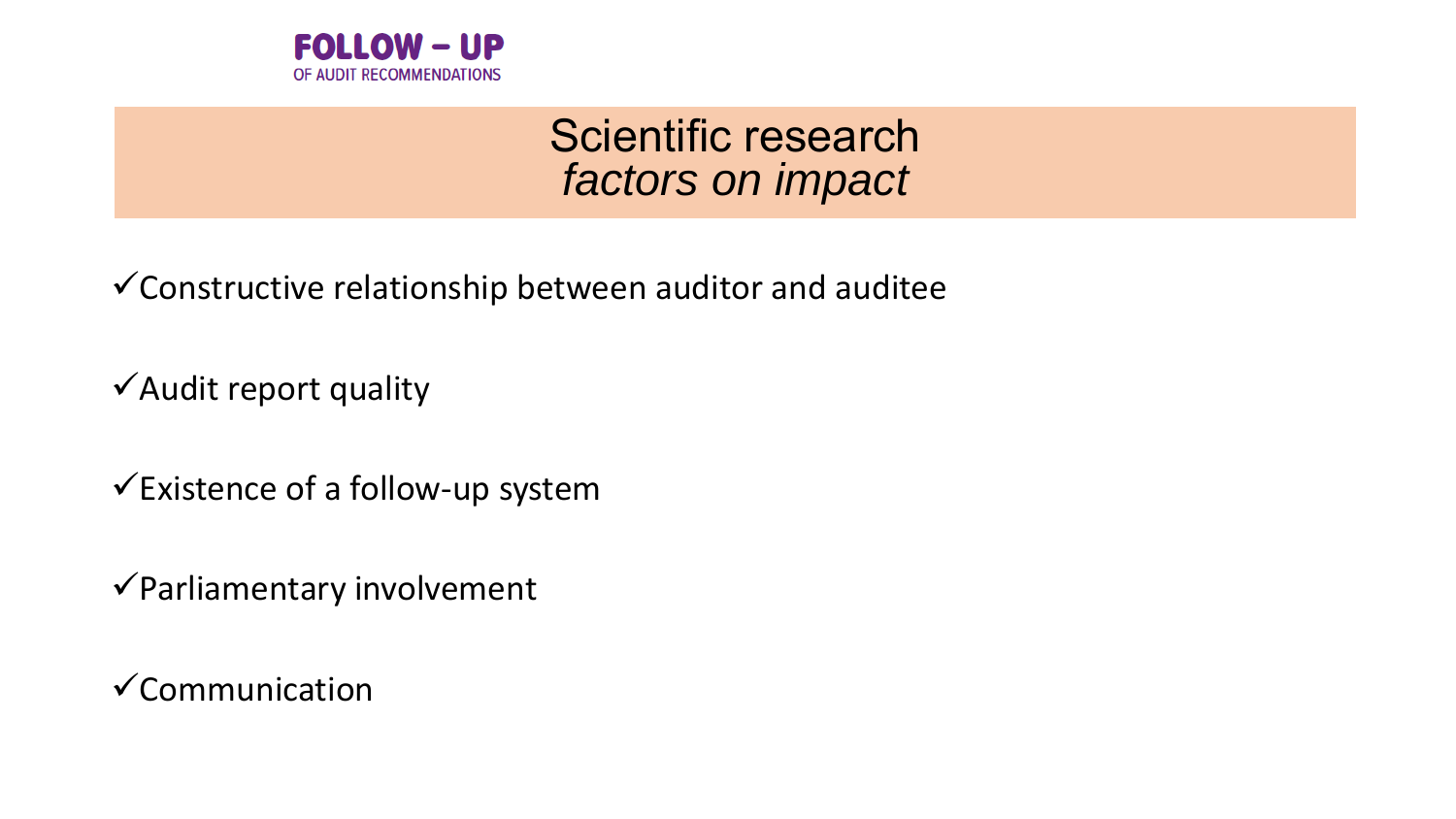

#### INNOVATIVE WAYS AND MEASURES TO ENHANCE THE IMPACT OF AUDIT RECOMMENDATIONS



**communist deeper with balanced prescription** 

cycles, respond and act rapidly, see a whole picture, see the world through the auditees' eyes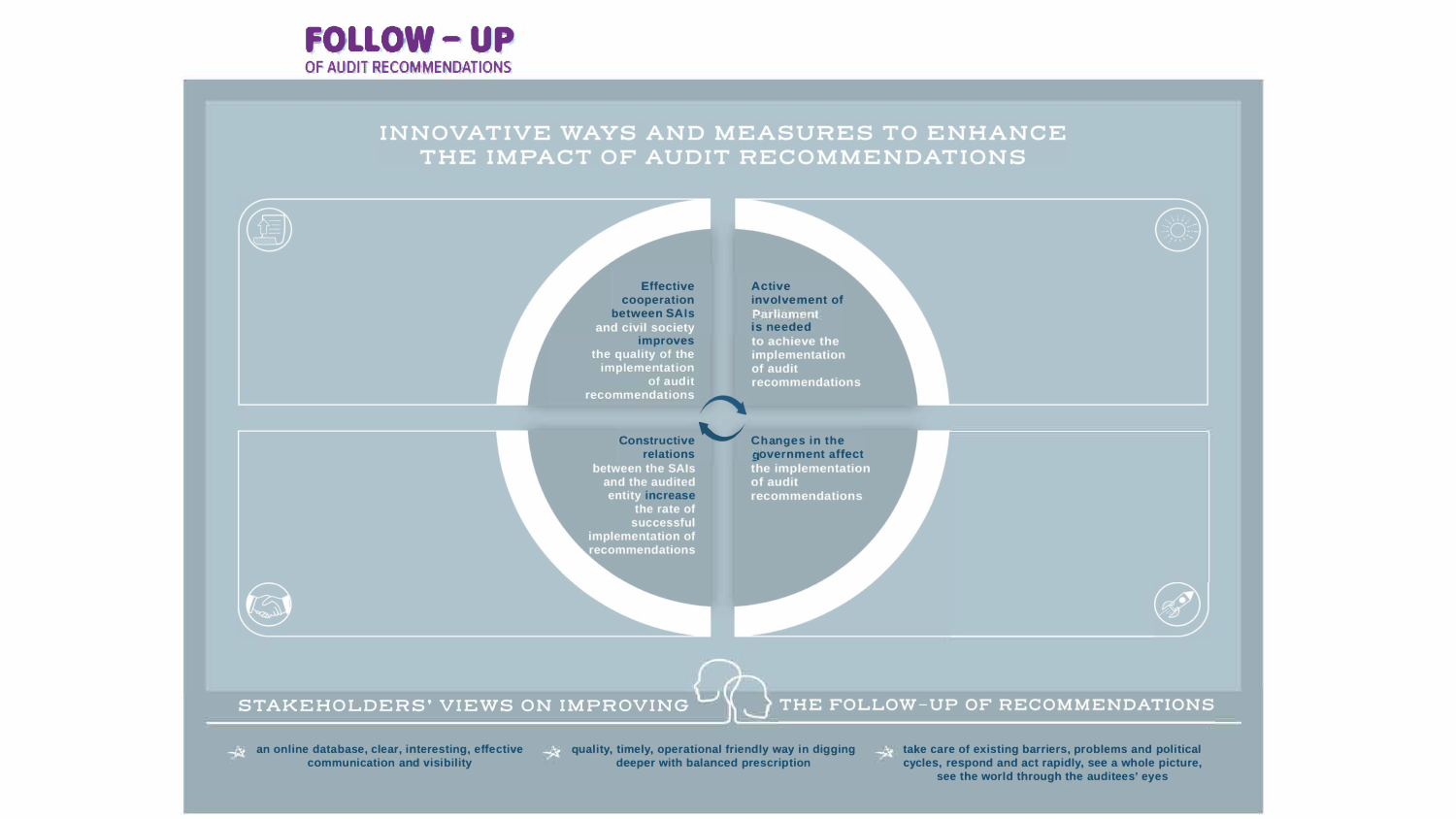

## Expectations of the key stakeholders

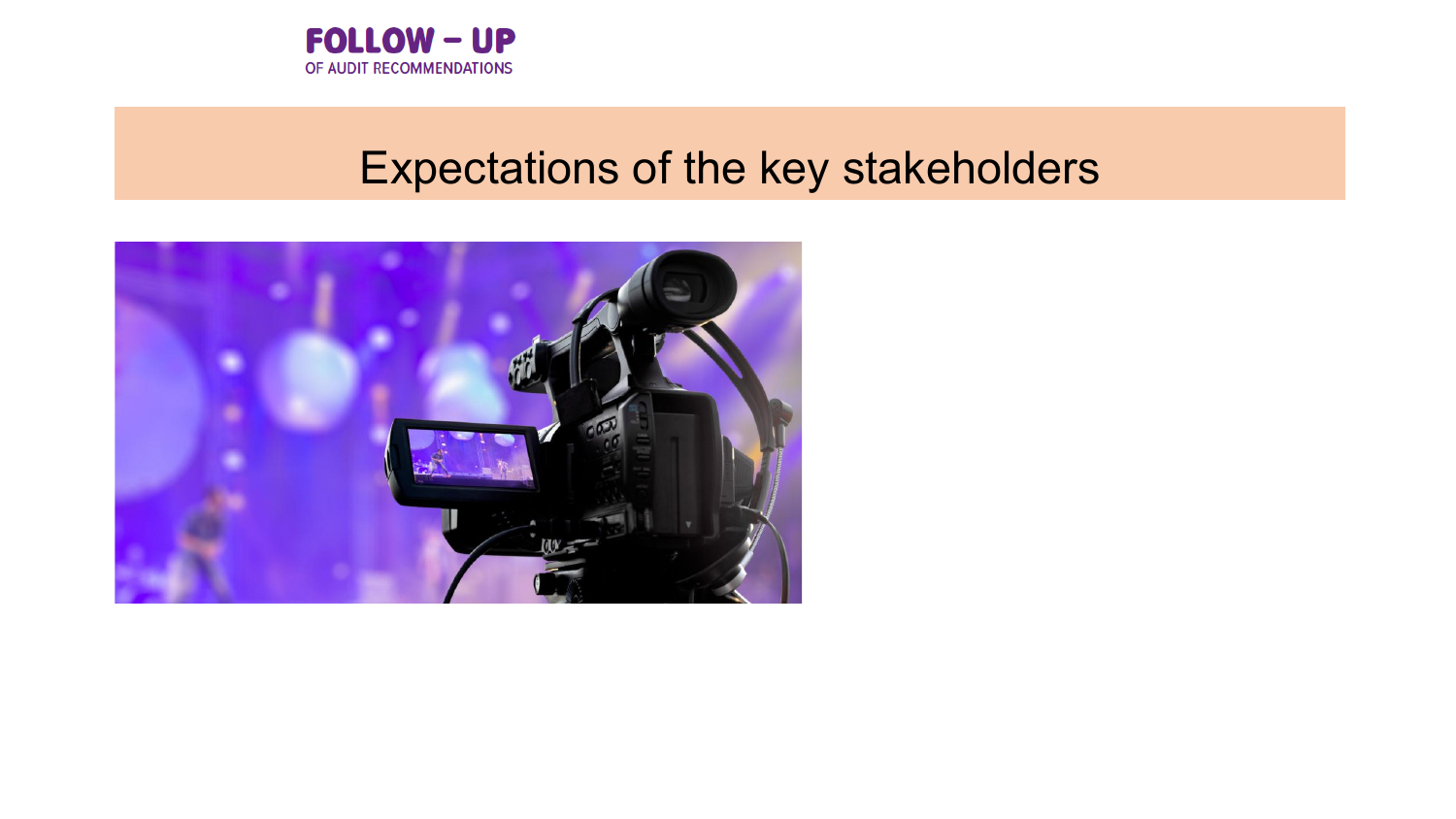

## *Presentation SAIs*

*Involvement of Parliament* - by Mr. Vlasselaer (ECA)

*Changes in government* - by Mr. Tavares (SAI Portugal)

*Constructive relations between SAIs and auditee* - by Ms. Ghazadze (SAI Georgia) (online)

*Cooperation between SAIs and civil society* - by Ms. Kalniņš and Ms. Jaunzeme (SAI Latvia)